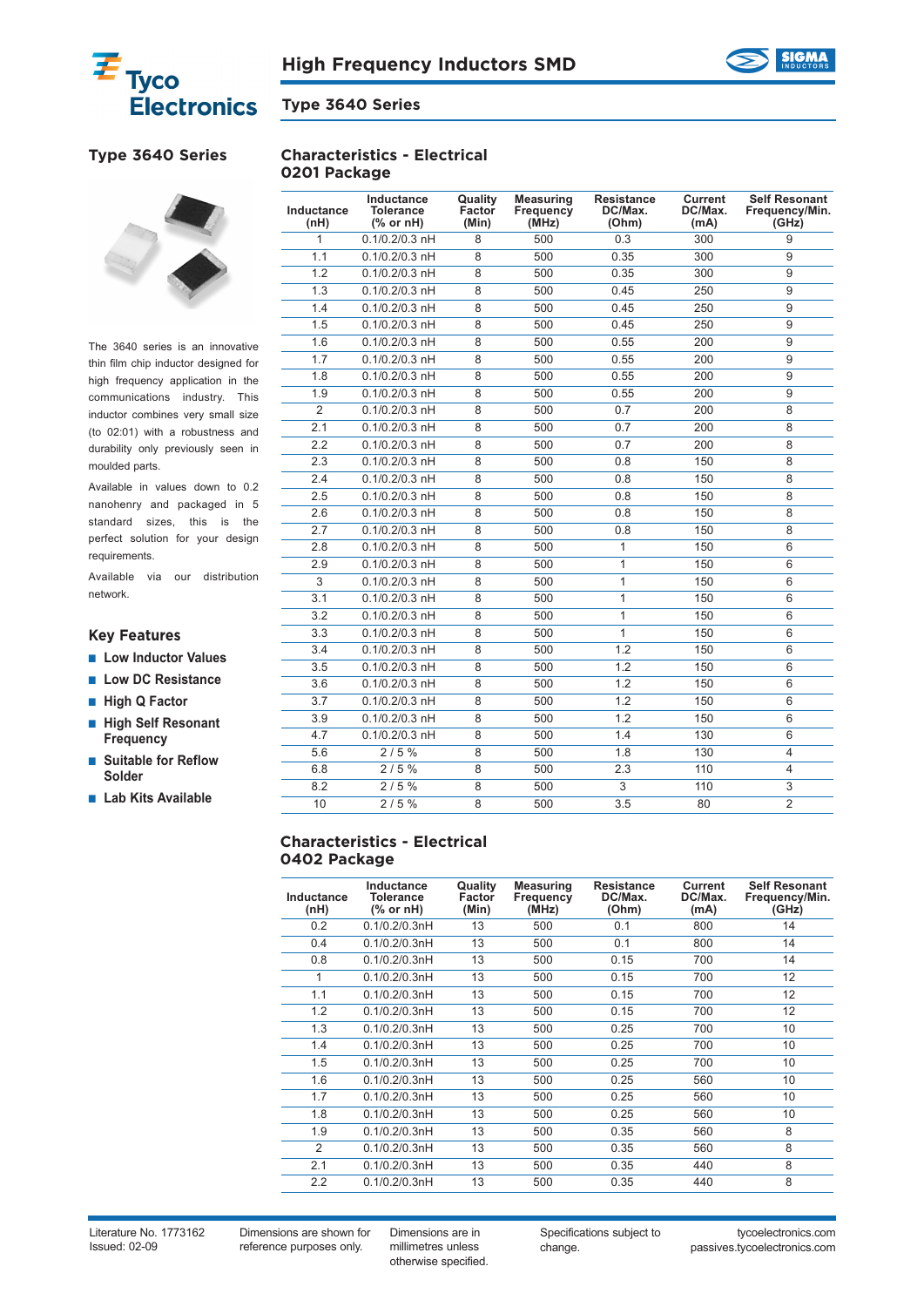



## **Characteristics - Electrical 0402 Package (continued)**

| Inductance<br>(nH) | Inductance<br><b>Tolerance</b><br>$%$ or nH) | Quality<br>Factor<br>(Min) | <b>Measuring</b><br><b>Frequency</b><br>(MHz) | <b>Resistance</b><br>DC/Max.<br>(Ohm) | <b>Current</b><br>DC/Max.<br>(mA) | <b>Self Resonant</b><br>Frequency/Min.<br>(GHz) |
|--------------------|----------------------------------------------|----------------------------|-----------------------------------------------|---------------------------------------|-----------------------------------|-------------------------------------------------|
| 2.3                | 0.1/0.2/0.3nH                                | 13                         | 500                                           | 0.35                                  | 440                               | $\overline{8}$                                  |
| 2.4                | 0.1/0.2/0.3nH                                | 13                         | 500                                           | 0.35                                  | 440                               | 8                                               |
| 2.5                | 0.1/0.2/0.3nH                                | 13                         | 500                                           | 0.35                                  | 440                               | 8                                               |
| 2.6                | 0.1/0.2/0.3nH                                | 13                         | 500                                           | 0.35                                  | 440                               | 8                                               |
| 2.7                | 0.1/0.2/0.3nH                                | 13                         | 500                                           | 0.35                                  | 440                               | 8                                               |
| 2.8                | 0.1/0.2/0.3nH                                | 13                         | 500                                           | 0.45                                  | 380                               | 6                                               |
| 2.9                | 0.1/0.2/0.3nH                                | 13                         | 500                                           | 0.45                                  | 380                               | 6                                               |
| 3                  | 0.1/0.2/0.3nH                                | 13                         | 500                                           | 0.45                                  | 380                               | 6                                               |
| 3.1                | 0.1/0.2/0.3nH                                | 13                         | 500                                           | 0.45                                  | 380                               | 6                                               |
| 3.2                | 0.1/0.2/0.3nH                                | 13                         | 500                                           | 0.45                                  | 380                               | 6                                               |
| 3.3                | 0.1/0.2/0.3nH                                | 13                         | 500                                           | 0.45                                  | 380                               | 6                                               |
| 3.4                | 0.1/0.2/0.3nH                                | 13                         | 500                                           | 0.55                                  | 380                               | 6                                               |
| 3.5                | 0.1/0.2/0.3nH                                | 13                         | 500                                           | 0.55                                  | 380                               | 6                                               |
| 3.6                | 0.1/0.2/0.3nH                                | 13                         | 500                                           | 0.55                                  | 380                               | 6                                               |
| 3.7                | 0.1/0.2/0.3nH                                | 13                         | 500                                           | 0.55                                  | 340                               | 6                                               |
| 3.8                | 0.1/0.2/0.3nH                                | 13                         | 500                                           | 0.55                                  | 340                               | 6                                               |
| 3.9                | 0.1/0.2/0.3nH                                | 13                         | 500                                           | 0.55                                  | 340                               | 6                                               |
| 4.7                | 0.1/0.2/0.3nH                                | 13                         | 500                                           | 0.65                                  | 320                               | 6                                               |
| 5.6                | 0.1/0.2/0.3nH                                | 13                         | 500                                           | 0.85                                  | 280                               | 6                                               |
| 5.9                | 0.1/0.2/0.3nH                                | 13                         | 500                                           | 0.85                                  | 280                               | 6                                               |
| 6.8                | 0.1/0.2/0.3nH                                | 13                         | 500                                           | 1.05                                  | 260                               | 6                                               |
| 7.2                | 0.1/0.2/0.3nH                                | 13                         | 500                                           | 1.05                                  | 260                               | 6                                               |
| 8                  | 0.1/0.2/0.3nH                                | 13                         | 500                                           | 1.25                                  | 220                               | 5.5                                             |
| 8.2                | 0.1/0.2/0.3nH                                | 13                         | 500                                           | 1.25                                  | 220                               | 5.5                                             |
| 9.1                | 0.1/0.2/0.3nH                                | 13                         | 500                                           | 1.25                                  | 220                               | 5.5                                             |
| 10                 | 1/2/3/5%                                     | 13                         | 500                                           | 1.35                                  | 200                               | 4.5                                             |
| 12                 | 1/2/3/5%                                     | 13                         | 500                                           | 1.55                                  | 180                               | 3.7                                             |
| 13.8               | 1/2/3/5%                                     | 13                         | 500                                           | 1.75                                  | 180                               | 3.7                                             |
| 15                 | 1/2/3/5%                                     | 13                         | 500                                           | 1.75                                  | 130                               | 3.3                                             |
| 17                 | 1/2/3/5%                                     | 13                         | 500                                           | 1.95                                  | 100                               | 3.1                                             |
| 18                 | 1/2/3/5%                                     | 13                         | 500                                           | 2.15                                  | 100                               | 3.1                                             |
| 20.8               | 1/2/3/5%                                     | 13                         | 500                                           | 2.55                                  | 90                                | 2.8                                             |
| $\overline{22}$    | 1/2/3/5%                                     | 13                         | 500                                           | 2.65                                  | 90                                | 2.8                                             |
| 27                 | 1/2/3/5%                                     | 13                         | 500                                           | 3.25                                  | 75                                | 2.5                                             |
| 33                 | 5%                                           | 13                         | 500                                           | 4.5                                   | 75                                | 2.5                                             |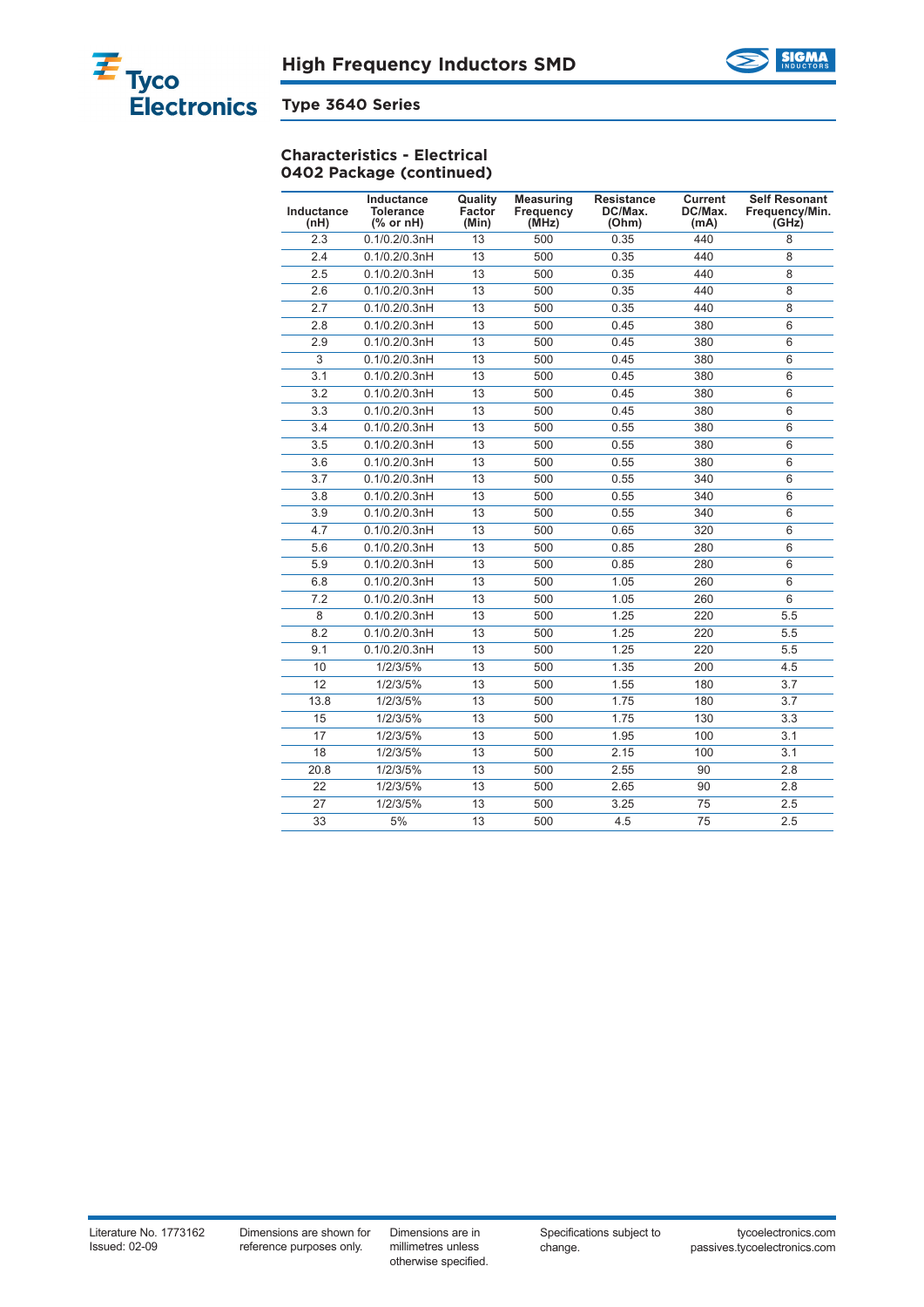



#### **Characteristics - Electrical 0603 Package**

| Inductance<br>(nH) | Inductance<br><b>Tolerance</b><br>$%$ or nH) | Quality<br>@ 500MHz | <b>Measuring</b><br><b>Factor Min Frequency</b><br>(MHz) | <b>Resistance</b><br>DC/Max.<br>(Ohm) | <b>Current</b><br>DC/Max.<br>(mA) | <b>Self Resonant</b><br>Frequency/Min.<br>(GHz) |
|--------------------|----------------------------------------------|---------------------|----------------------------------------------------------|---------------------------------------|-----------------------------------|-------------------------------------------------|
| 1                  | 0.1/0.2/0.3nH                                | 15                  | 300                                                      | 0.35                                  | 800                               | 13                                              |
| 1.2                | 0.1/0.2/0.3nH                                | 15                  | 300                                                      | 0.35                                  | 800                               | 13                                              |
| 1.5                | 0.1/0.2/0.3nH                                | 15                  | 300                                                      | 0.35                                  | 800                               | 10                                              |
| 1.8                | 0.1/0.2/0.3nH                                | 15                  | 300                                                      | 0.35                                  | 300                               | 10                                              |
| 2.2                | 0.1/0.2/0.3nH                                | 15                  | 300                                                      | 0.35                                  | 300                               | 8                                               |
| 2.7                | 0.1/0.2/0.3nH                                | 15                  | 300                                                      | 0.45                                  | 300                               | 6                                               |
| 3.3                | 0.1/0.2/0.3nH                                | 15                  | 300                                                      | 0.45                                  | 300                               | 6                                               |
| 3.9                | 0.1/0.2/0.3nH                                | 15                  | 300                                                      | 0.45                                  | 300                               | 6                                               |
| 4.7                | 0.1/0.2/0.3nH                                | 15                  | 300                                                      | 0.55                                  | 300                               | 5                                               |
| 5.6                | 0.1/0.2/0.3nH                                | 15                  | 300                                                      | 0.65                                  | 300                               | 5                                               |
| 6.8                | 0.1/0.2/0.3nH                                | 15                  | 300                                                      | 0.75                                  | 300                               | 5                                               |
| 8.2                | 0.1/0.2/0.3nH                                | 15                  | 300                                                      | 0.95                                  | 300                               | $\overline{4}$                                  |
| 10                 | 1/2/3/5%                                     | 15                  | 300                                                      | 0.95                                  | 300                               | $\overline{4}$                                  |
| 12                 | 1/2/3/5%                                     | 15                  | 300                                                      | 1.05                                  | 300                               | 3                                               |
| 15                 | 1/2/3/5%                                     | 15                  | 300                                                      | 1.35                                  | 300                               | 3                                               |
| 18                 | 1/2/3/5%                                     | 15                  | 300                                                      | 1.65                                  | 300                               | $\overline{2}$                                  |
| 22                 | 1/2/3/5%                                     | 15                  | 300                                                      | 1.95                                  | 250                               | $\overline{2}$                                  |
| 27                 | 1/2/3/5%                                     | 15                  | 300                                                      | 2.35                                  | 250                               | $\overline{2}$                                  |
| 33                 | 1/2/3/5%                                     | 15                  | 300                                                      | 2.75                                  | 250                               | 1.5                                             |
| 39                 | 1/2/3/5%                                     | 15                  | 300                                                      | 3                                     | 200                               | 1.5                                             |
| 47                 | 1/2/3/5%                                     | 15                  | 300                                                      | 3                                     | 200                               | 1.5                                             |
| 56                 | 1/2/3/5%                                     | 15                  | 300                                                      | 5                                     | 150                               | 1                                               |
| 68                 | 1/2/3/5%                                     | 15                  | 300                                                      | 5                                     | 150                               | 1                                               |
| 100                | 2/3/5%                                       | 15                  | 300                                                      | 7.5                                   | 100                               | 1                                               |

#### **Characteristics - Electrical 0805 Package**

| Inductance<br>(nH) | Inductance<br><b>Tolerance</b><br>$%$ or nH) | Quality<br>Factor<br>(Min) | <b>Measuring</b><br>Frequency<br>(MHz) | <b>Resistance</b><br>DC/Max.<br>(Ohm) | <b>Current</b><br>DC/Max.<br>(mA) | <b>Self Resonant</b><br>Frequency/Min.<br>(GHz) |
|--------------------|----------------------------------------------|----------------------------|----------------------------------------|---------------------------------------|-----------------------------------|-------------------------------------------------|
| 1                  | $±0.2$ nH                                    | 20                         | 500                                    | 0.25                                  | 900                               | 13                                              |
| 1.2                | $±0.2$ nH                                    | 20                         | 500                                    | 0.25                                  | 900                               | 13                                              |
| 1.5                | $±0.2$ nH                                    | 20                         | 500                                    | 0.25                                  | 900                               | 10                                              |
| 1.8                | $±0.2$ nH                                    | 25                         | 500                                    | 0.25                                  | 900                               | 9                                               |
| 2.2                | $±0.2$ nH                                    | 25                         | 500                                    | 0.25                                  | 800                               | 8                                               |
| 2.7                | $±0.2$ nH                                    | 25                         | 500                                    | 0.25                                  | 800                               | 8                                               |
| 3.3                | $±0.2$ nH                                    | 25                         | 500                                    | 0.25                                  | 800                               | 6                                               |
| 3.9                | $±0.2$ nH                                    | 25                         | 500                                    | 0.25                                  | 800                               | 6                                               |
| 4.7                | $±0.2$ nH                                    | 25                         | 500                                    | 0.50                                  | 700                               | 5                                               |
| 5.6                | $±2\% / ±5\%$                                | 25                         | 500                                    | 0.50                                  | 700                               | 4.5                                             |
| 6.8                | ±2% / ±5%                                    | 25                         | 500                                    | 0.50                                  | 500                               | $\overline{4}$                                  |
| 8.2                | ±2% / ±5%                                    | 25                         | 500                                    | 0.50                                  | 500                               | 3                                               |
| 10                 | ±2% / ±5%                                    | 25                         | 500                                    | 1.00                                  | 400                               | 2.5                                             |
| 12                 | ±2% / ±5%                                    | 25                         | 500                                    | 1.00                                  | 400                               | 2.5                                             |
| 15                 | ±2% / ±5%                                    | 25                         | 500                                    | 1.00                                  | 300                               | $\overline{2}$                                  |
| 18                 | ±2% / ±5%                                    | 20                         | 500                                    | 1.00                                  | 300                               | 1.5                                             |
| 22                 | ±2% / ±5%                                    | 20                         | 500                                    | 1.50                                  | 250                               | 1                                               |
| 27                 | ±2% / ±5%                                    | 15                         | 200                                    | 1.50                                  | 250                               | $\mathbf{1}$                                    |
| 33                 | ±2% / ±5%                                    | 15                         | 200                                    | 1.50                                  | 200                               | 1                                               |
| 39                 | ±2% / ±5%                                    | 15                         | 200                                    | 1.50                                  | 200                               | 0.8                                             |
| 47                 | ±2% / ±5%                                    | 15                         | 200                                    | 1.50                                  | 200                               | 0.8                                             |
| 56                 | ±2% / ±5%                                    | 10                         | 200                                    | 4.00                                  | 150                               | 0.7                                             |
| 68                 | ±2% / ±5%                                    | 10                         | 200                                    | 5.00                                  | 150                               | 0.7                                             |
| 82                 | ±2% / ±5%                                    | 10                         | 200                                    | 5.00                                  | 150                               | 0.6                                             |

Dimensions are shown for reference purposes only.

Dimensions are in millimetres unless otherwise specified. Specifications subject to change.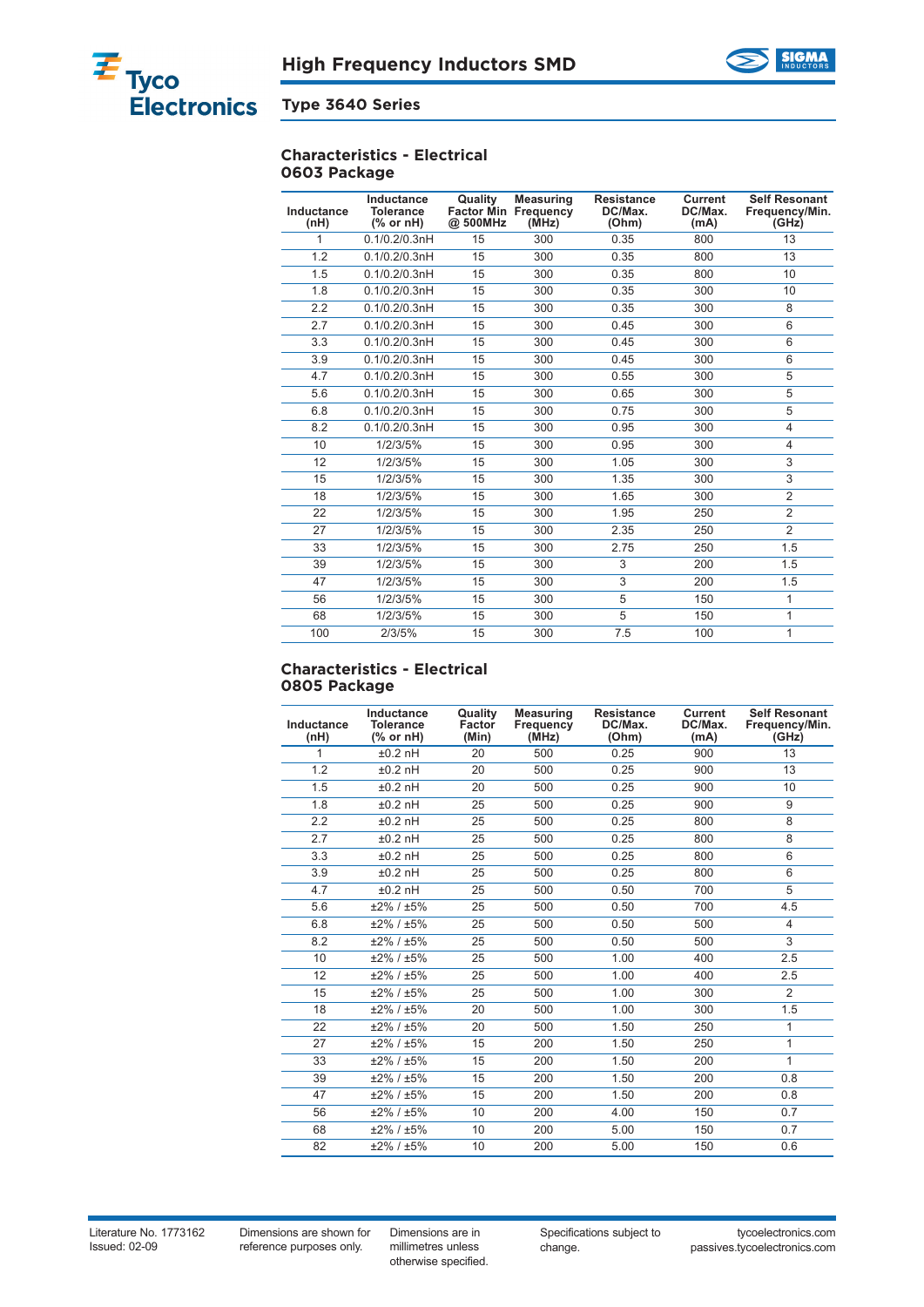



#### **Characteristics - Electrical 1206 Package**

| Inductance<br>(nH) | Inductance<br><b>Tolerance</b><br>(% or nH) | Quality<br>Factor<br>(Min) | <b>Measuring</b><br>Frequency<br>(MHz) | <b>Resistance</b><br>DC/Max.<br>(Ohm) | <b>Current</b><br>DC/Max.<br>(mA) | <b>Self Resonant</b><br>Frequency/Min.<br>(GHz) |
|--------------------|---------------------------------------------|----------------------------|----------------------------------------|---------------------------------------|-----------------------------------|-------------------------------------------------|
| 2.2                | $±0.2$ nH                                   | 25                         | 500                                    | 0.25                                  | 1000                              | 9                                               |
| 2.7                | $±0.2$ nH                                   | 25                         | 500                                    | 0.25                                  | 1000                              | 7                                               |
| 3.3                | $±0.2$ nH                                   | 25                         | 500                                    | 0.25                                  | 1000                              | 6                                               |
| 3.9                | $±0.2$ nH                                   | 35                         | 500                                    | 0.25                                  | 900                               | 5                                               |
| 4.7                | $±0.2$ nH                                   | 35                         | 500                                    | 0.5                                   | 900                               | 4.5                                             |
| 5.6                | ±2% / ±5%                                   | 35                         | 500                                    | 0.5                                   | 900                               | 4                                               |
| 6.8                | $±2\% / ±5\%$                               | 35                         | 500                                    | 0.5                                   | 800                               | 3.5                                             |
| 8.2                | ±2% / ±5%                                   | 35                         | 500                                    | 0.5                                   | 800                               | 3                                               |
| 10                 | $±2\% / ±5\%$                               | 40                         | 500                                    | 0.5                                   | 800                               | 2.5                                             |
| 12                 | $±2\% / ±5\%$                               | 40                         | 500                                    | 0.5                                   | 800                               | 2.5                                             |
| 15                 | ±2% / ±5%                                   | 40                         | 500                                    | 1                                     | 500                               | 2                                               |
| 18                 | $±2\% / ±5\%$                               | 40                         | 500                                    | 1                                     | 500                               | $\overline{2}$                                  |
| 22                 | $±2\% / ±5\%$                               | 40                         | 500                                    | 1                                     | 500                               | 1.5                                             |
| 27                 | $±2\% / ±5\%$                               | 25                         | 200                                    | $\mathbf{1}$                          | 500                               | 1.5                                             |
| 33                 | $±2\% / ±5\%$                               | 25                         | 200                                    | $\overline{2}$                        | 400                               | 1                                               |
| 39                 | $±2\% / ±5\%$                               | 25                         | 200                                    | $\overline{2}$                        | 400                               | 1                                               |
| 47                 | $±2\% / ±5\%$                               | 25                         | 200                                    | $\overline{2}$                        | 400                               | 1                                               |
| 56                 | $±2\% / ±5\%$                               | 15                         | 200                                    | $\overline{2}$                        | 400                               | 0.5                                             |
| 68                 | $±2\% / ±5\%$                               | 15                         | 200                                    | $\overline{2}$                        | 200                               | 0.5                                             |
| 82                 | $±2\% / ±5\%$                               | 15                         | 200                                    | $\overline{2}$                        | 200                               | 0.4                                             |
| 100                | $±2\% / ±5\%$                               | 15                         | 200                                    | $\overline{2}$                        | 200                               | 0.4                                             |

#### **Environmental Characteristics -**

| Item                                 | Specification         | <b>Test Method</b>                                                         |
|--------------------------------------|-----------------------|----------------------------------------------------------------------------|
| Dielectric Withstand Voltage:        | >100V                 | 100VAC(rms) for 1minute.                                                   |
| <b>Insulation Resistance:</b>        | $>1000M\Omega$        | 100VDC for 1minute                                                         |
| <b>Resistance to Soldering Heat:</b> | $AL \leq 10\%$        | $270\pm5^{\circ}$ C, 10 $\pm$ 1 second                                     |
| <b>High Temperature Exposure:</b>    | $AL \leq 10\%$        | $+85\pm2\degree$ C. 1000 $+48/-0$ hours                                    |
| <b>Moisture Resistance:</b>          | $AL \leq 10\%$        | 40±2°C, 90~95%RH, 1000 +48/-0 hours                                        |
| Low Temperature Storage:             | $AL \leq 10\%$        | $-40\pm3$ °C. 1000 +48/-0 hours                                            |
| <b>Temperature Cycle:</b>            | $\Lambda L \leq 10\%$ | $-40^{\circ}$ C/RT/85 $^{\circ}$ C/RT, 10 cycles                           |
| Solderability:                       | 95%min coverage       | MIL-STE-202F Method 208GH.<br>$260^{\circ}$ C ±5 $^{\circ}$ C, 2±0.5 (sec) |
| <b>Storage Temperature:</b>          |                       | $25 \pm 3^{\circ}$ C:                                                      |
| Humidity:                            |                       | <75%RH                                                                     |

Dimensions are in millimetres unless otherwise specified.